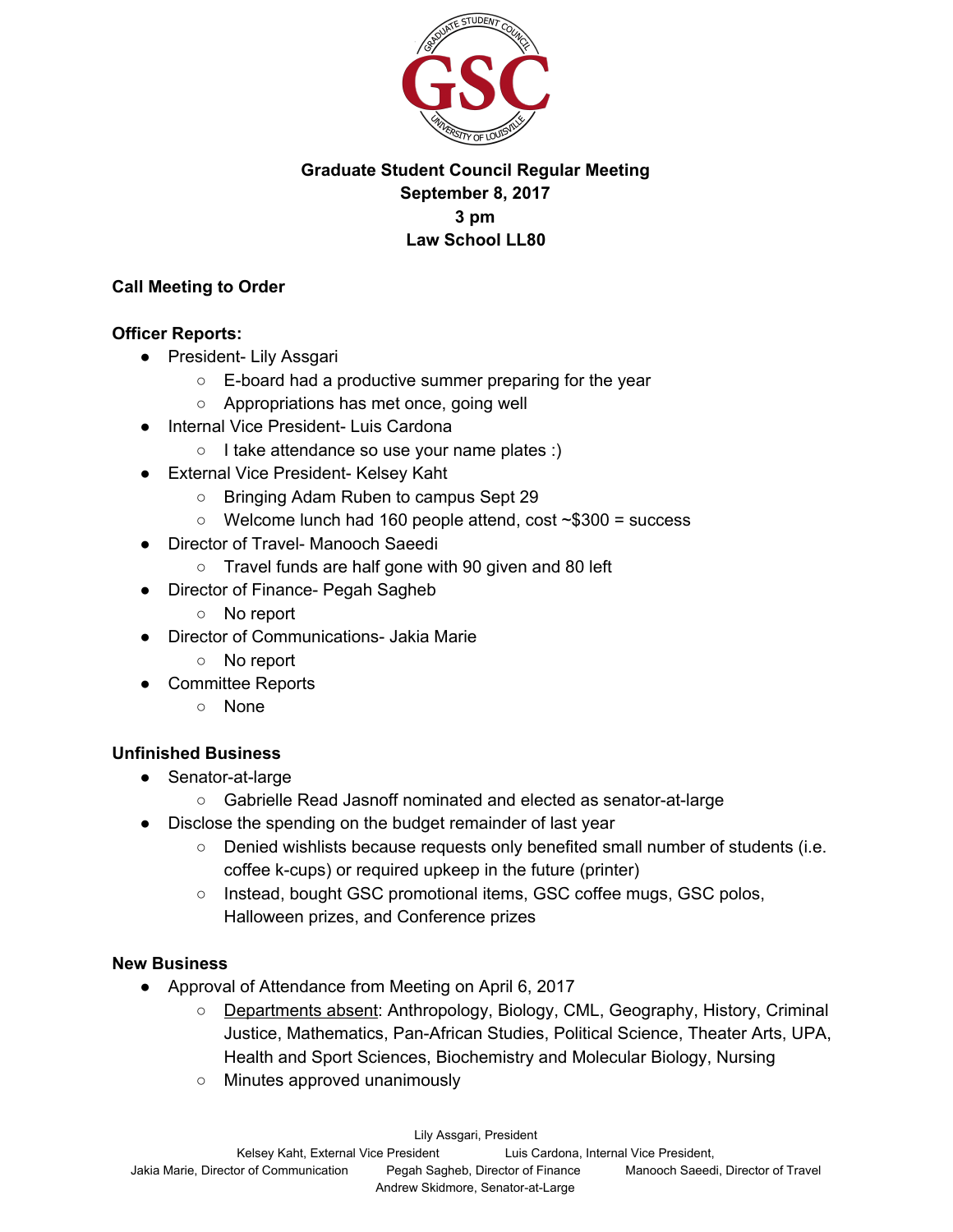

- Days and times of monthly GSC meetings
	- Majority decided first Thursday of every month at 7:30 pm except for January
- Approval of Budget
	- Budget passed unanimously
- **Halloween Party Date** 
	- Motion passed for Kelsey to pick either the Friday or Saturday before Halloween for the party with preference toward Friday
- Conference Date
	- Motion passed for conference date of March 2-3, 2017
- Travel: policy for splitting funds between fall and spring semesters
	- Applications will remain closed and reopen in November (date TBD at next GSC meeting) for Spring travel
- Research Funds: policy to enforce the research funds rule of having to present at the Research Conference
	- Conference dates are decided so students applying for research fund will know when they need to present in 2018
	- Graduating students or people with a conflict who cannot attend the conference can send a poster and/or proxy to present if conflict arises or they can present at a conference the same day as our research conference instead
	- Motion passed for policy for non-graduating students: rule to enforce presentation at the conference falls on the individual and makes them ineligible for travel/research funding for the rest of that academic year plus the following academic year
- SGA Constitutional Revisions
	- Revisions approved unanimously
- Student issues: GRA/GTA sick days and vacation days
	- This is tabled until the next meeting
- Representative business (Poll everywhere)
	- Will begin Poll everywhere in the next meeting
- Vote on amount paid from GSC budget for keynote speaker for the conference
	- Approved budget of \$1,000 for keynote speaker unless collaborate with MAGS
	- Kelsey will find more diverse selection of keynote speakers to be voted on in the next GSC meeting
- Interest on events (several small vs. few large events)
	- Unanimously prefer one large event

## **Announcements**

● Remember to set up a method for contacting students in your department. Please let me (Lily) know if you need any help!